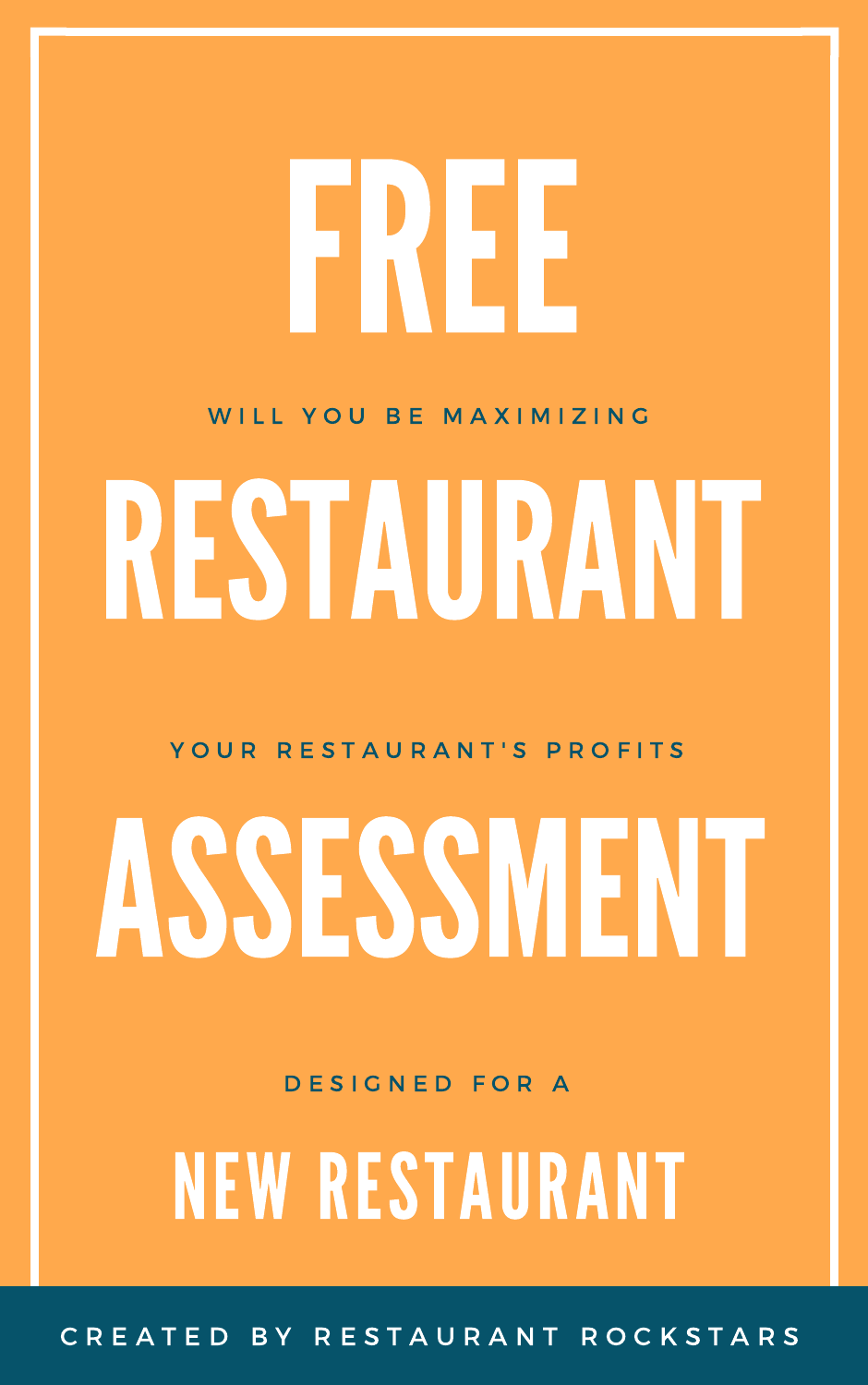# Will your NEW restaurant  $plan + concept be set up to$ maximize your profits while also

# dazzling your customers?

Take this FREE Restaurant Self-Assessment to learn where your gaps are and where you have huge potential for business growth...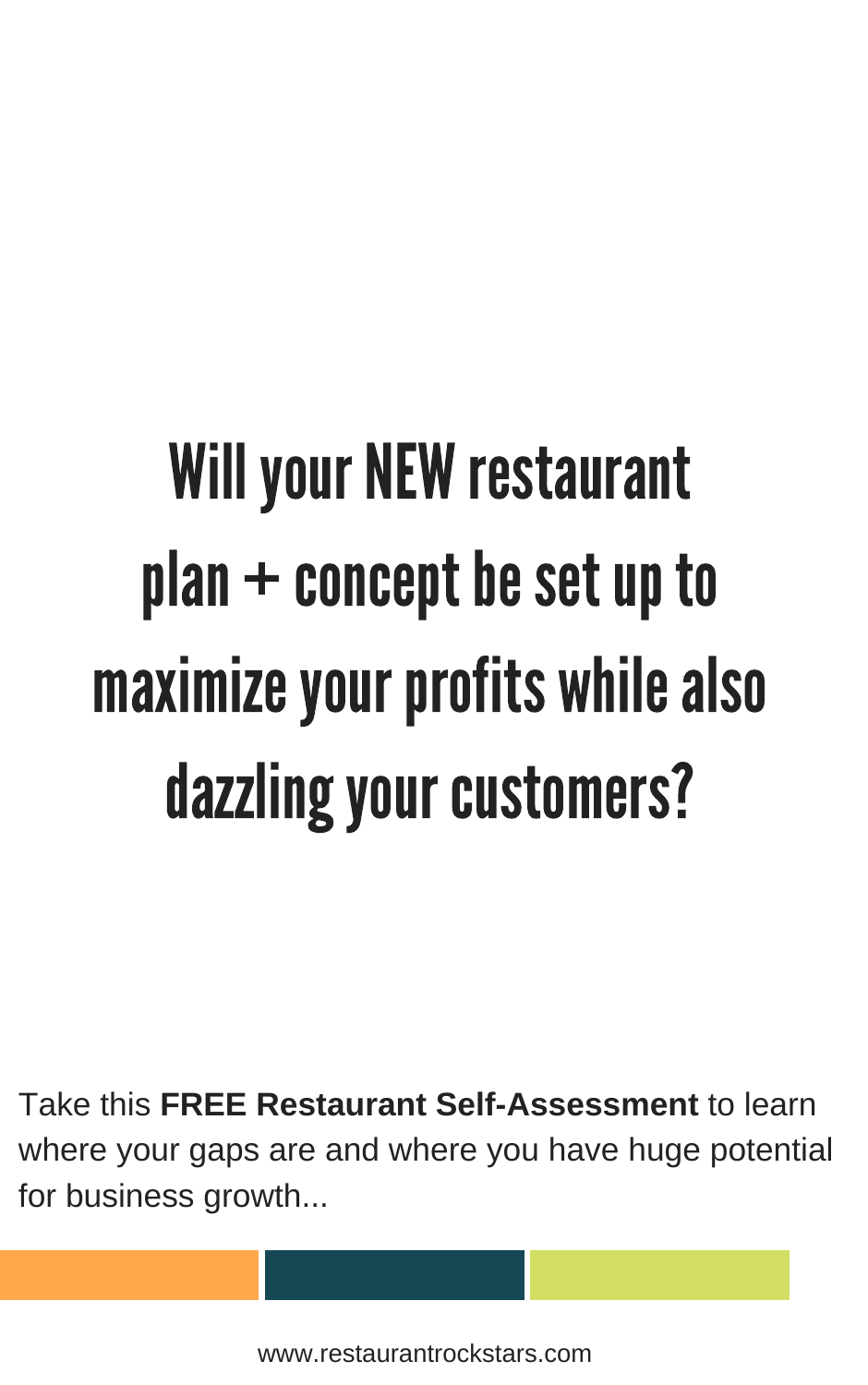Answer each question in as much detail as you can provide. If you don 't have an answer, indicate UNKNOWN.

## Restaurant Business Assessment

1) Describe your concept in detail...ambiance, theme, attraction to the customer, etc...

2) Where is your potential location (city, suburb, mall, etc..).

What is your market area (where customers are coming from)?

Describe your target customer (business people, local residents, casual diners, families, youth, etc..).

Can you assign a percentage value to the numbers of each type of customer you hope to attract?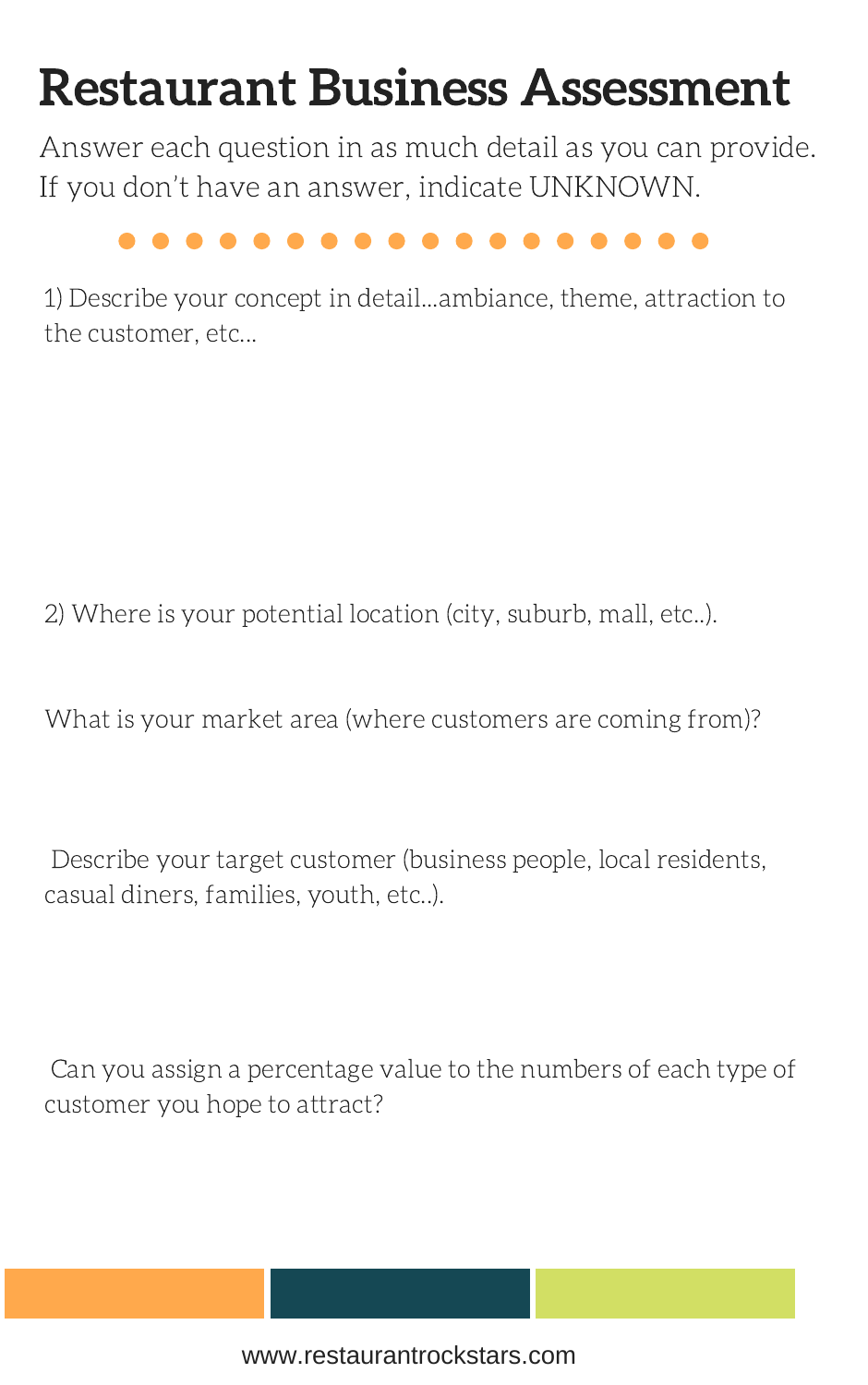3) How many total seats are you planning for both sit-down or at a counter or bar?

4) Are there any requirements for city sewer or septic system that may limit the number of seats you plan? Do you have to pay extra money for sewer fees? Do you have to pay for water? Is the tap water drinkable or does it require treatment?

5) What meals do you plan to serve (breakfast, lunch, dinner)? What hours per day do you plan to open? Are your open hours set for maximum efficiency of revenue to labor cost?

6) How many people for each meal do you realistically think you can serve - again project this for breakfast, lunch and dinner (or just those meals you will serve)

7) What do you expect your per check average to be for each meal or day part ... meal and drink?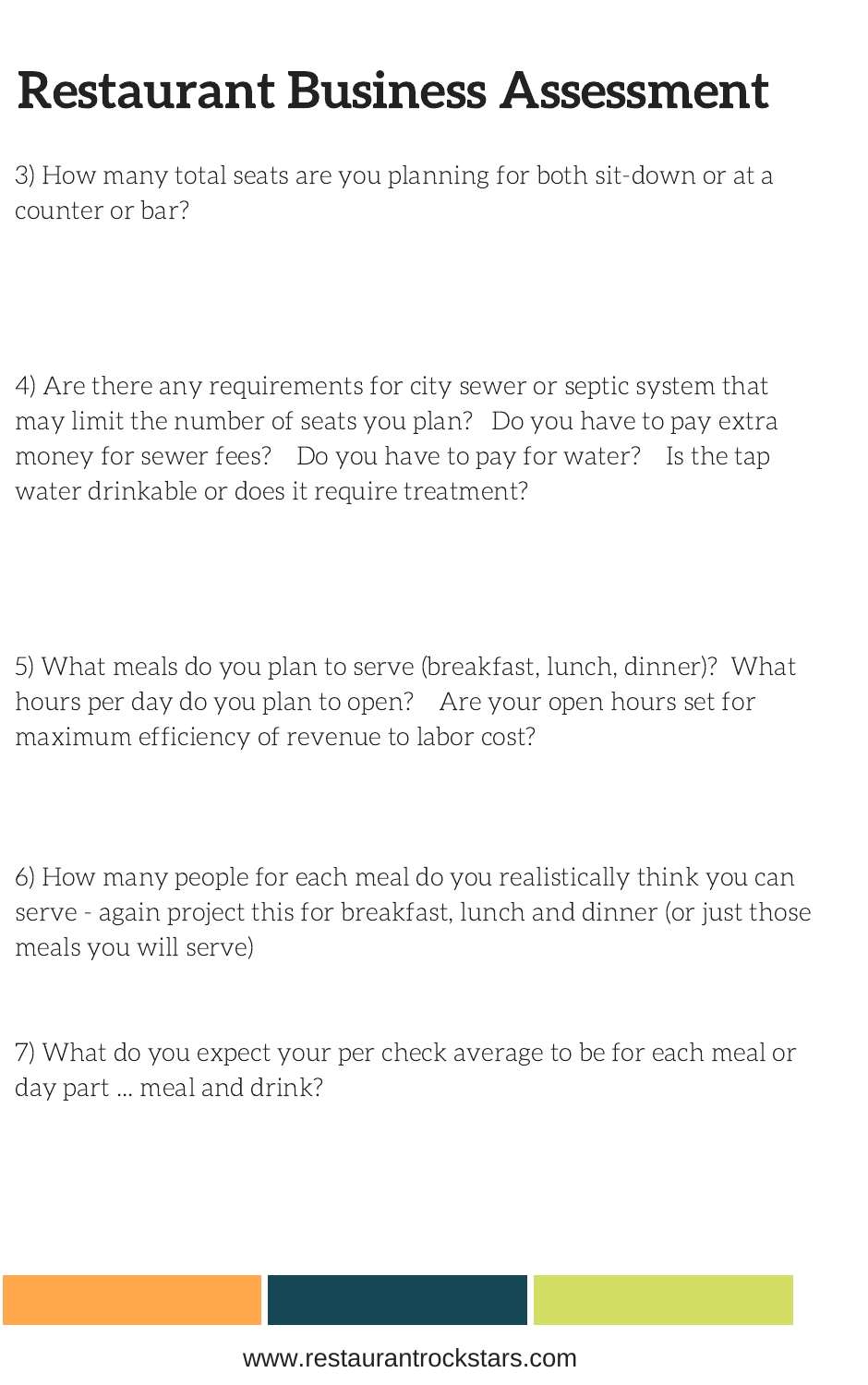8) How many table turns do you expect for each meal you serve (breakfast, lunch, dinner)... or how many customers will you expect to serve for each meal of the day that you are open?

9) Based on the number of seats X number of table turns per meal served X per check average, what do you expect weekly sales to be?

10) Have you put any realistic revenue and expense projections together or a Pro-Forma Financial Statement?

11) Do you have a basic projection of what your daily "Break-Even " Sales Number needs to be to cover your costs?

12) What do you expect your Busiest days to be? Do you expect one or more slow days, if so which day(s) and why? Will you close any days?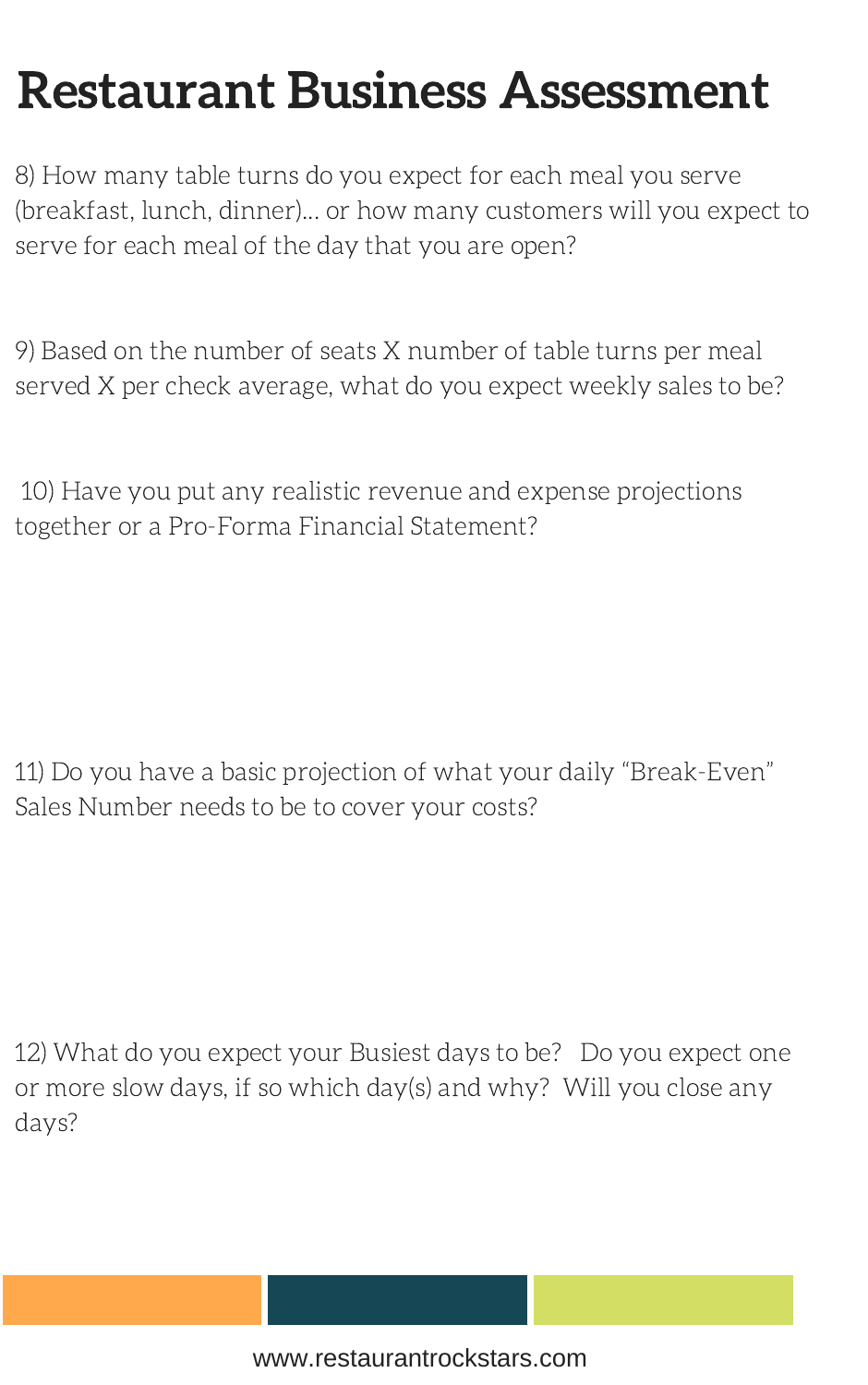13) Describe the main restaurant competitors in your neighborhood in any location you are considering and how many are there? Why do you consider them competition? Have you spent any time analyzing their operation (food, service, ambiance, price points, customer traffic at different times of day on different days? Why are these places successful? What can you learn from them that can benefit your business?

14) Are you confident you can effectively compete against these established restaurants and why? What do you think your concept's Competitive Advantages will be? What are the main 3 reasons

customers will be attracted to your restaurant?

15) Imagine your restaurant in 5 years... what "Key-Success Factors " will keep you lazer focused to build this "BRAND"?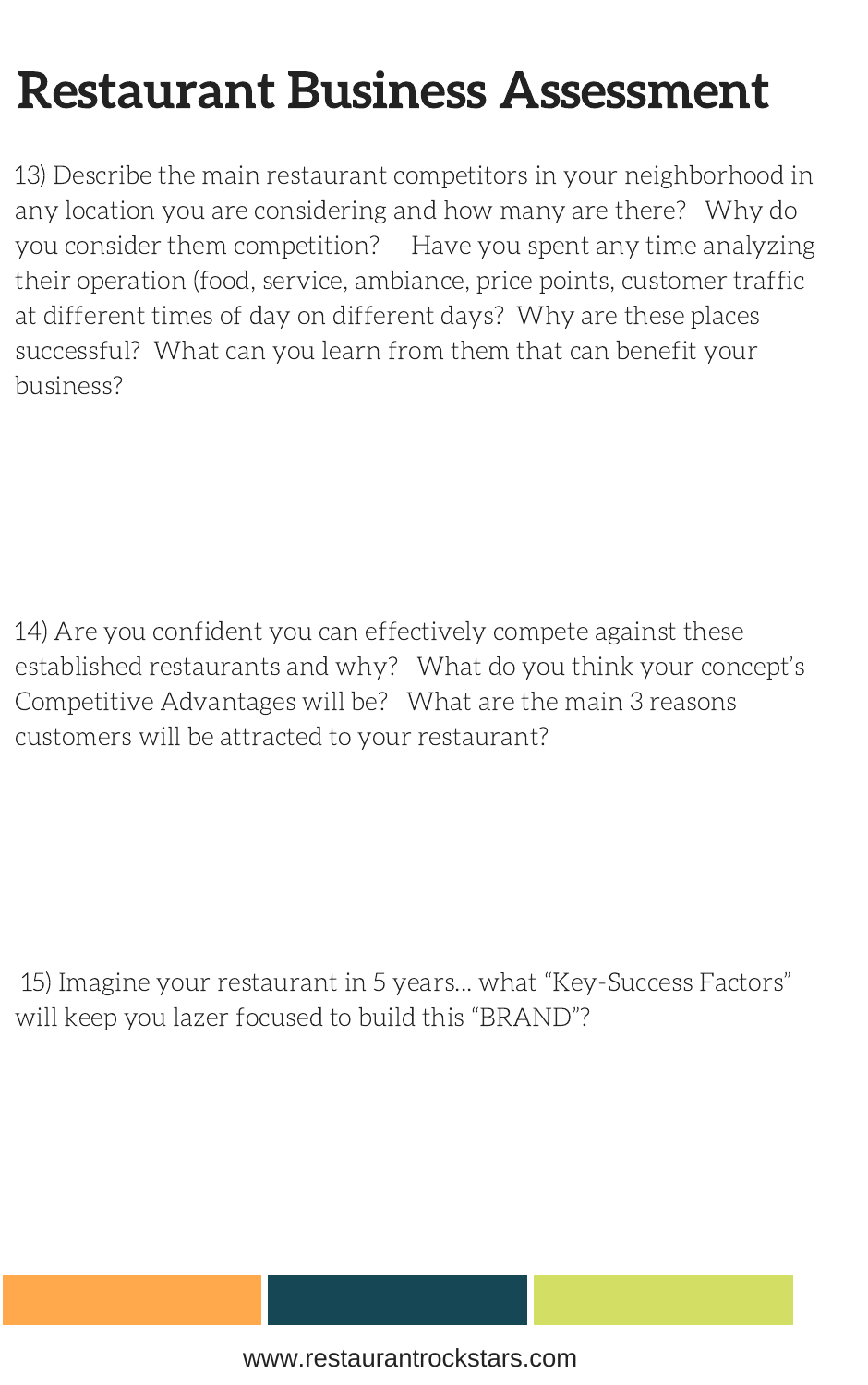16) Describe the theme of your restaurant in detail and the types of cuisine? Please send me your latest menu Will the menu be fixed or will you have occasional "off-menu" specials? If you have specials, will these be priced higher than regular menu items - why or why not?

17) Describe your ideas for the graphic presentation of your menu? Are you aware that the placement of higher profit items is critical to effective menu design?

18) If you proposed menu combines cuisines (American, Italian, etc..), have you considered the complications of creating different cuisines consistently? Who will cook the different cuisines and what will their qualifications be? Will there be a kitchen manager and an assistant?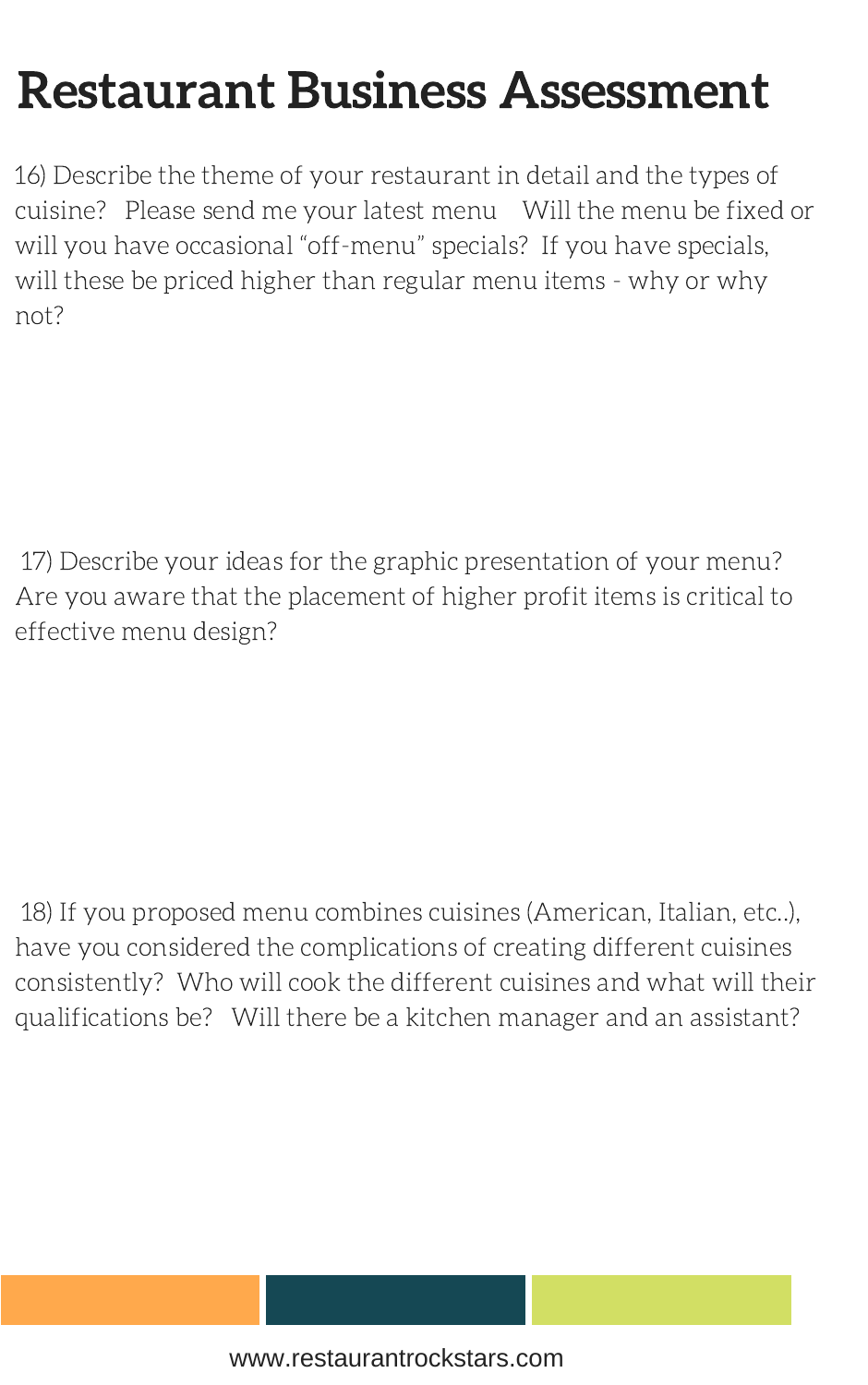19) Who will accurately Cost Out every menu item for "Profit per Plate"?

20) Will it be possible to " cross-utilize " menu ingredients/toppings, etc.. on multiple dishes to keep inventory turning over and to minimize waste and spoilage?

21) Who will do your ordering/purchasing? Will you learn to do this as a backup?

22) How do you plan to make purchasing decisions among different suppliers? Do you have an idea of "Quality, Grade or Specs " of the products you intend to buy? Can you shop suppliers for best price on comparable goods? Are there regional warehouses within truck driving distance of your location or do goods need to be shipped in at higher expense? Will you be able to routinely shop price for all other services you will need to contract (beverages, credit card processing, cleaning service, trash removal, etc)?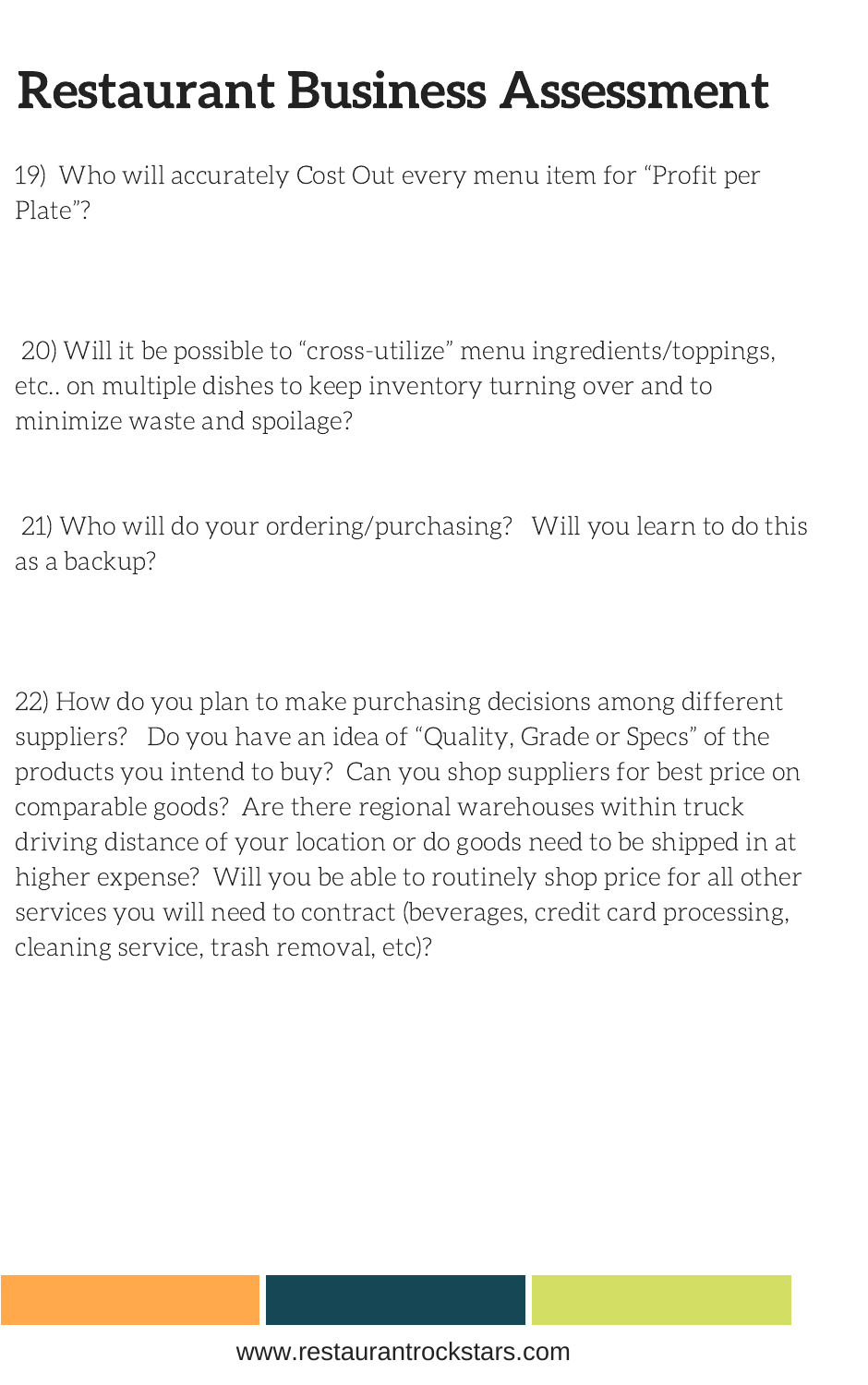23) Will the size of your kitchen accomodate your menu ideas? How many cook stations will you need? Will you need many different specialty pieces of cooking equipment? Is equipment readily available either new or used?

24) Have you thought through your system of delivering food when orders are complete? Server pick up station and/or expediter?

25) Will you need expensive silverware, plates and servicewear or throwaway utensils, paper plates, foil and cups?

26) Do you plan to use a "Point of Sale " (POS) system to register orders and control the flow of food & drink through your restaurant? If so, have you thought about how many terminals and printers you will need based on the size of your staff and space?

27) Will you serve alcohol of any type? If No, why?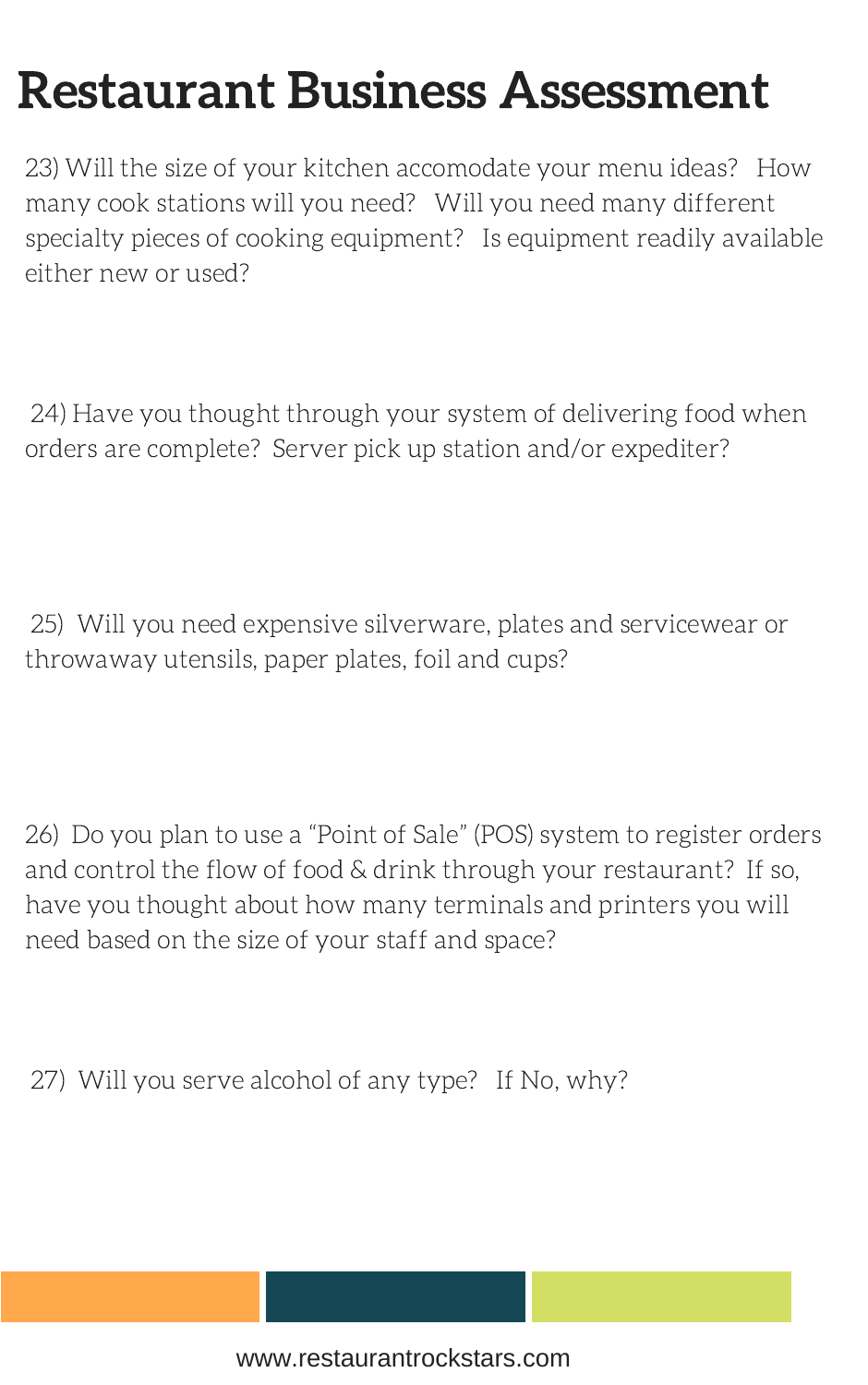28) Will your business accept cash and credit cards? Do you believe your restaurant needs to accept American Express Cards?

29) What will your primary responsibilities be in running this restaurant? How many hours per week do you expect to work? Will you be able to take any time off? Who will run the restaurant in your absence?

30) Will you do all the hiring? Will good staff be difficult to find or is there a large labor pool - describe?

#### 31) What will you look for in the staff you hope to hire? Do you have any policies, handbooks or procedures to deal with staff? Are

there specific restrictions to firing employees?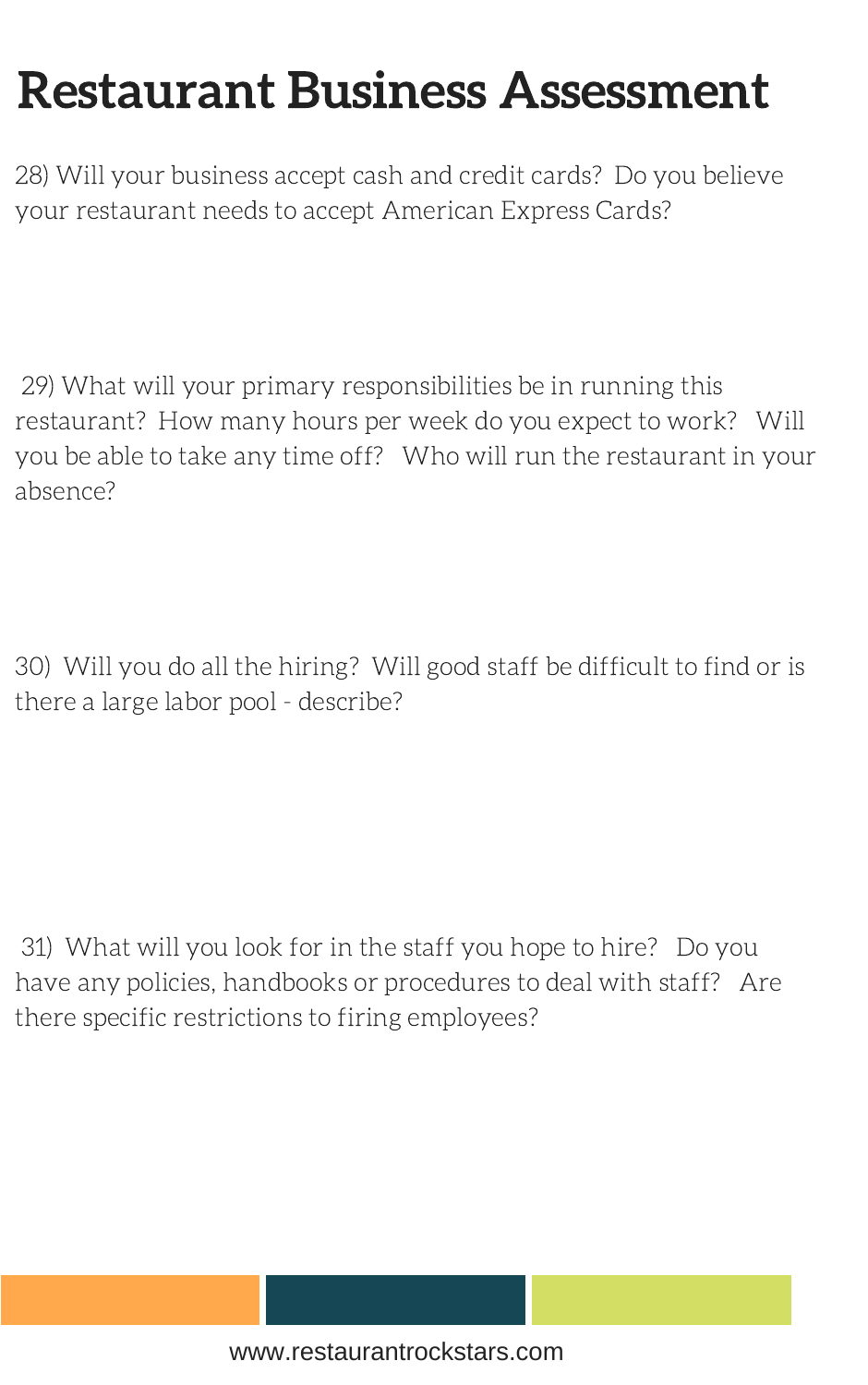32) Do you have a labor projection... How many staff will you need for each position for each meal you serve X wage per hour (busy and slow nights)?

33) Who will handle bookkeeping and payroll?

34) Will you allow anyone other than yourself to handle cash and if so, have you thought through cash controls and bank deposits?

35) Do you see children as important to the success of your concept why or why not? Will your restaurant be " child friendly "?

36) Do any of your competitors have live entertainment? Will this be necessary for your concept? Do you plan to play recorded music in your restaurant? If so, what types of music will appeal to your customers?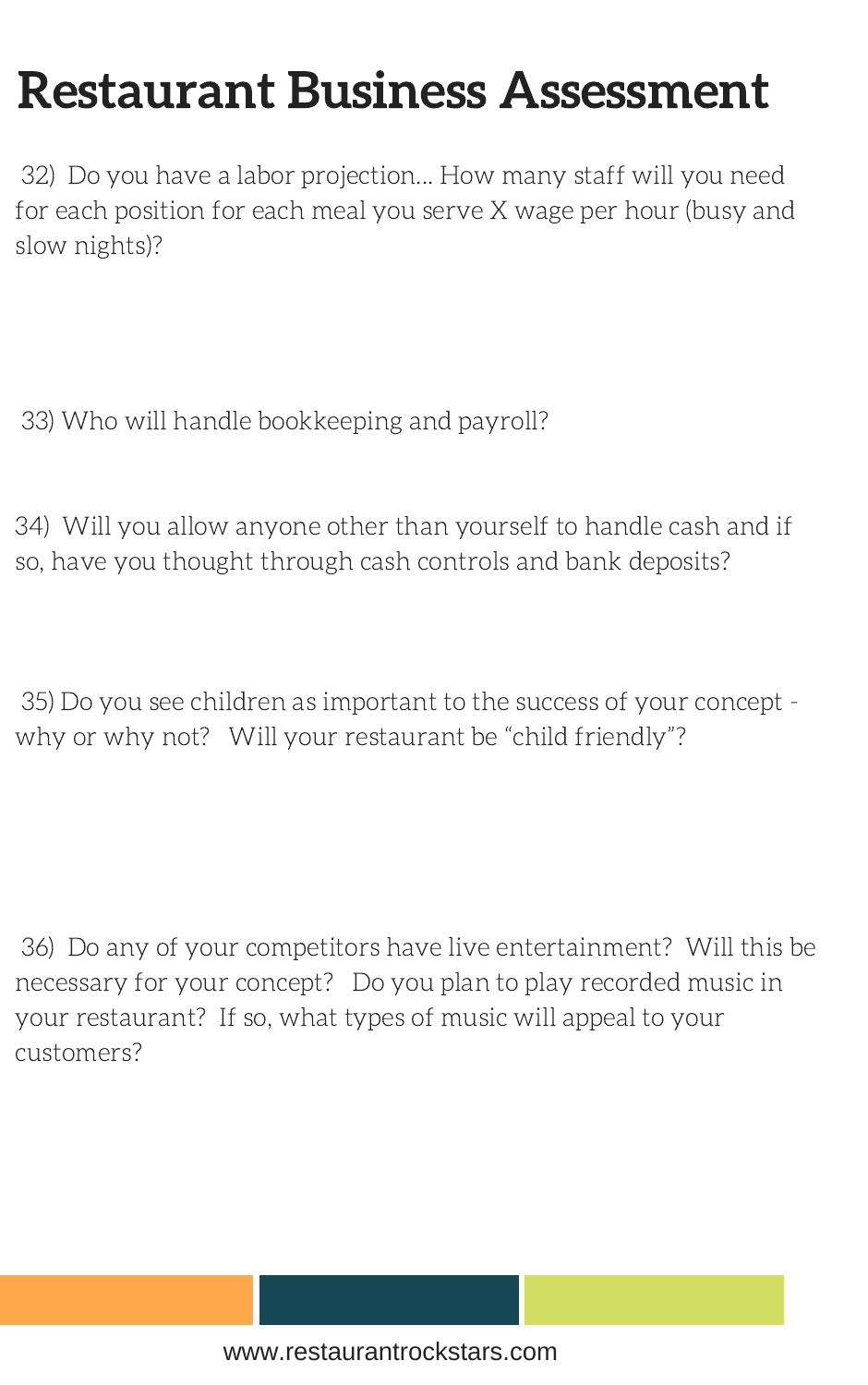37) Can you see the potential to sell logowear or retail merchandise with your brand?

38) Is there potential for a Delivery Service? If so, how much daily volume can you project versus sit-down or in-restaurant sales for both Delivery and Take-Out orders?

39) Some foods don 't travel well and stay hot for delivery/ take-out. Have you given thought to which items travel best and how to keep them warm enroute during delivery?

40) Have you thought about "Branding " all of your food containers for delivery, take-out or leftovers?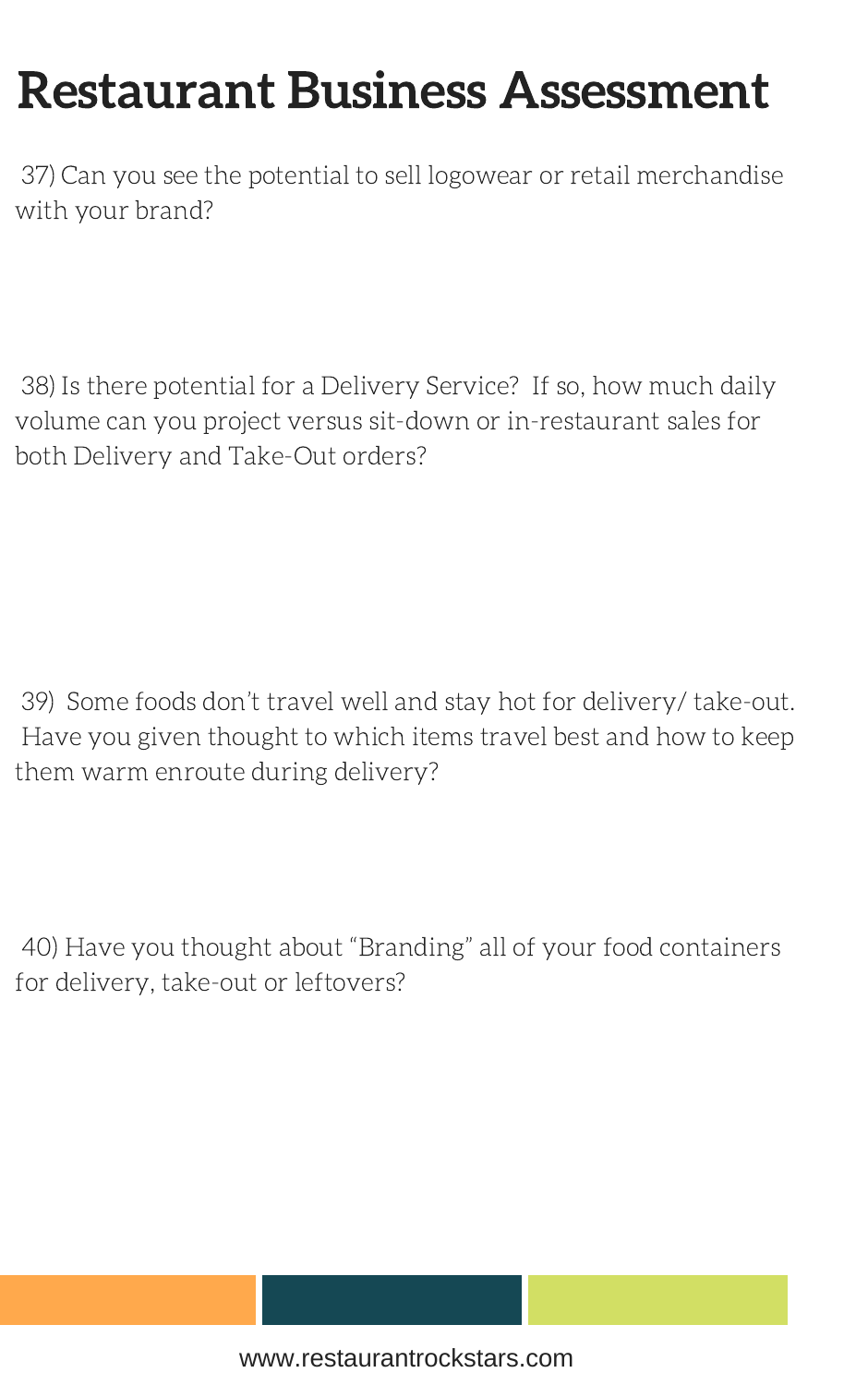41) Have you thought about a Marketing Plan, a customer Loyalty or Affinity Program? Any special promotions? Do you have a marketing budget?

42) Have you thought about the content and design of a website?

43) Will you create a customer database for marketing?

44) Do you see the potential of strategic partnerships with other local businesses that can drive customer traffic to your restaurant? What types of businesses are these?

45) If you were to interview your prospective customers about your future restaurant, what would you like them to say?

46) What personal strengths will you bring to the restaurant to help it succeed? What personal weaknesses might limit your restaurant' s success and how will you overcome these?